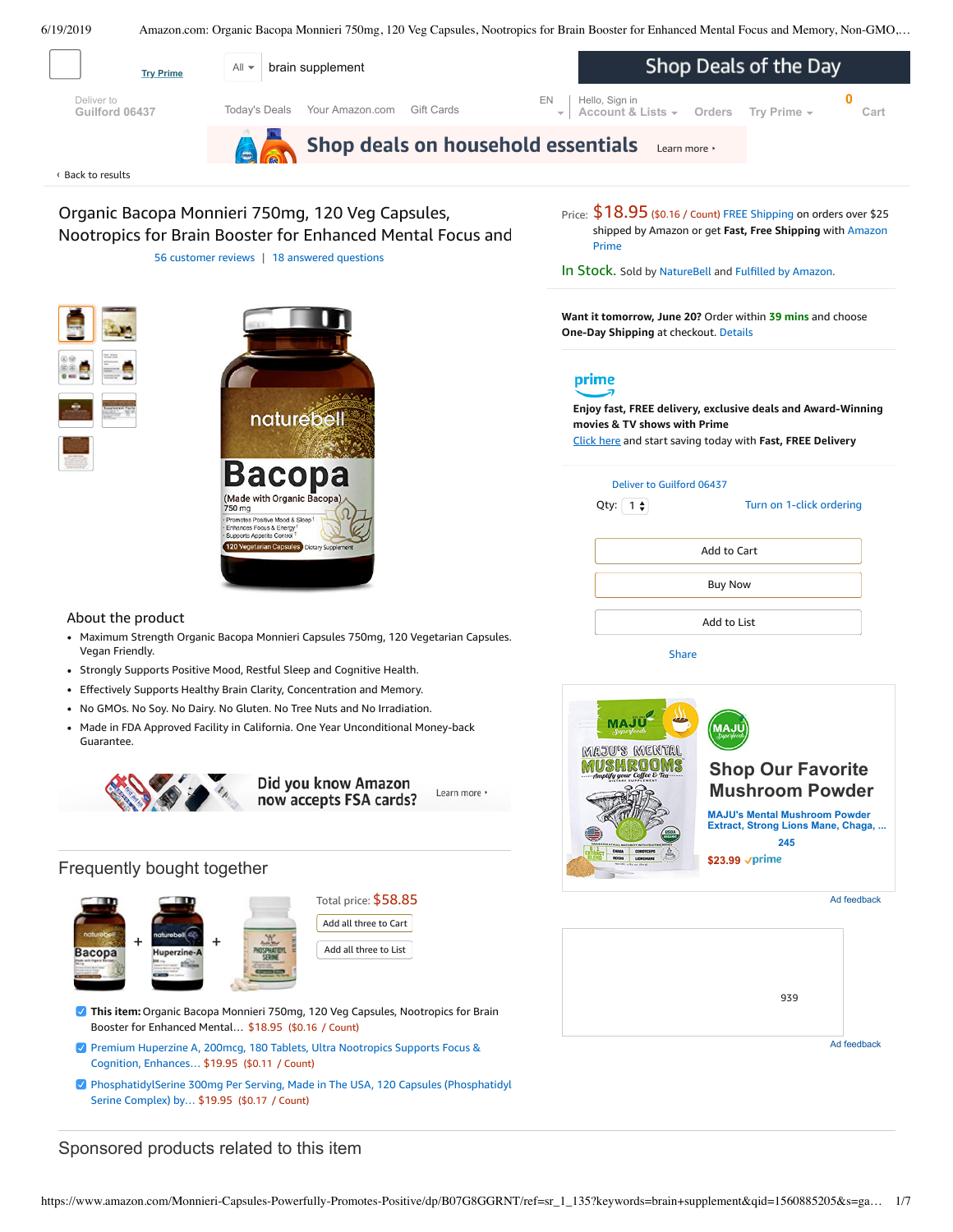6/19/2019 Amazon.com: Organic Bacopa Monnieri 750mg, 120 Veg Capsules, Nootropics for Brain Booster for Enhanced Mental Focus and Memory, Non-GMO,…



### What other items do customers buy after viewing this item?

| <b>EXTRAC</b><br>EXTRAC | Bacopa Monnieri Capsules - 450mg, 90 Count (Made in USA) Non-GMO, Gluten Free,<br><b>Concentrated 20% Bacosides Brahmi Extract by Double Wood Supplements</b><br>225<br>\$18.90                   |
|-------------------------|---------------------------------------------------------------------------------------------------------------------------------------------------------------------------------------------------|
|                         | Bacopa Monnieri Capsules   500 mg   180 Capsules   Non-GMO & Gluten Free   by Carlyle<br>20<br>\$13.99                                                                                            |
|                         | Bacopa Monnieri - BRAHMI (1000 mg) - Nootropics - Brain Supplement - Supports Focus,<br>Concentration, Memory, and Stress Management - Veg Capsules - by JIVA BOTANICALS<br>33<br>\$13.89         |
|                         | Extra Strength Bacopa Monnieri 750mg + Bioperine for Enhanced Absorption - Eliminate Brain<br>Fog   20% Bacosides Extract - Vegetarian Supplement - 60 Capsules by True Recovery<br>30<br>\$17.95 |

### Special offers and product promotions

**[Your cost could be \\$0.00 instead of \\$18.95](https://www.amazon.com/gp/cobrandcard/marketing.html?pr=con321&inc=50gcUnrec&ts=1d6prtn6aydzyu3gqkapqqravctwnew&dasin=B07G8GGRNT&plattr=math&place=detailpage&imp=d0612e36-2cd5-4c9f-a7db-335fce13c9ec)**! Get a **\$50 Amazon.com Gift Card** instantly upon approval for the **Amazon Rewards Visa Card** Apply now

# **Have a question?**

Find answers in product info, Q&As, reviews

# Product description

Bacopa monnieri, commonly known as water hyssop, is an herb often used in Ayurveda. Bacopa may support learning, moderate stress, and promote memory. It offers antioxidant protection of important processing centers in the brain. Bacopa may also help to promote healthy synaptic activity and neurotransmission in the brain. The active compound in Bacopa, called bacosides, has beneficial effects that alleviate the degenerative effects of aging on human cognition.

### Product details

**Shipping Weight:** 4.3 ounces [\(View shipping rates and policies\)](https://www.amazon.com/gp/help/seller/shipping.html/ref=dp_pd_shipping?ie=UTF8&asin=B07G8GGRNT&seller=ATVPDKIKX0DER)

**ASIN:** B07G8GGRNT

**UPC:** 642893353810

**Average Customer Review:** [56 customer reviews](https://www.amazon.com/product-reviews/B07G8GGRNT/ref=acr_dpproductdetail_text?ie=UTF8&showViewpoints=1)

**Amazon Best Sellers Rank:** #15,758 in Health & Household ([See Top 100 in Health & Household\)](https://www.amazon.com/gp/bestsellers/hpc/ref=pd_zg_ts_hpc) #17 in [Choline Vitamin Supplements](https://www.amazon.com/gp/bestsellers/hpc/6939007011/ref=pd_zg_hrsr_hpc)

**Product Warranty:** For warranty information about this product, please [click here](https://www.amazon.com/gp/feature.html/ref=dp_warranty_request_3P?ie=UTF8&docId=1002406021)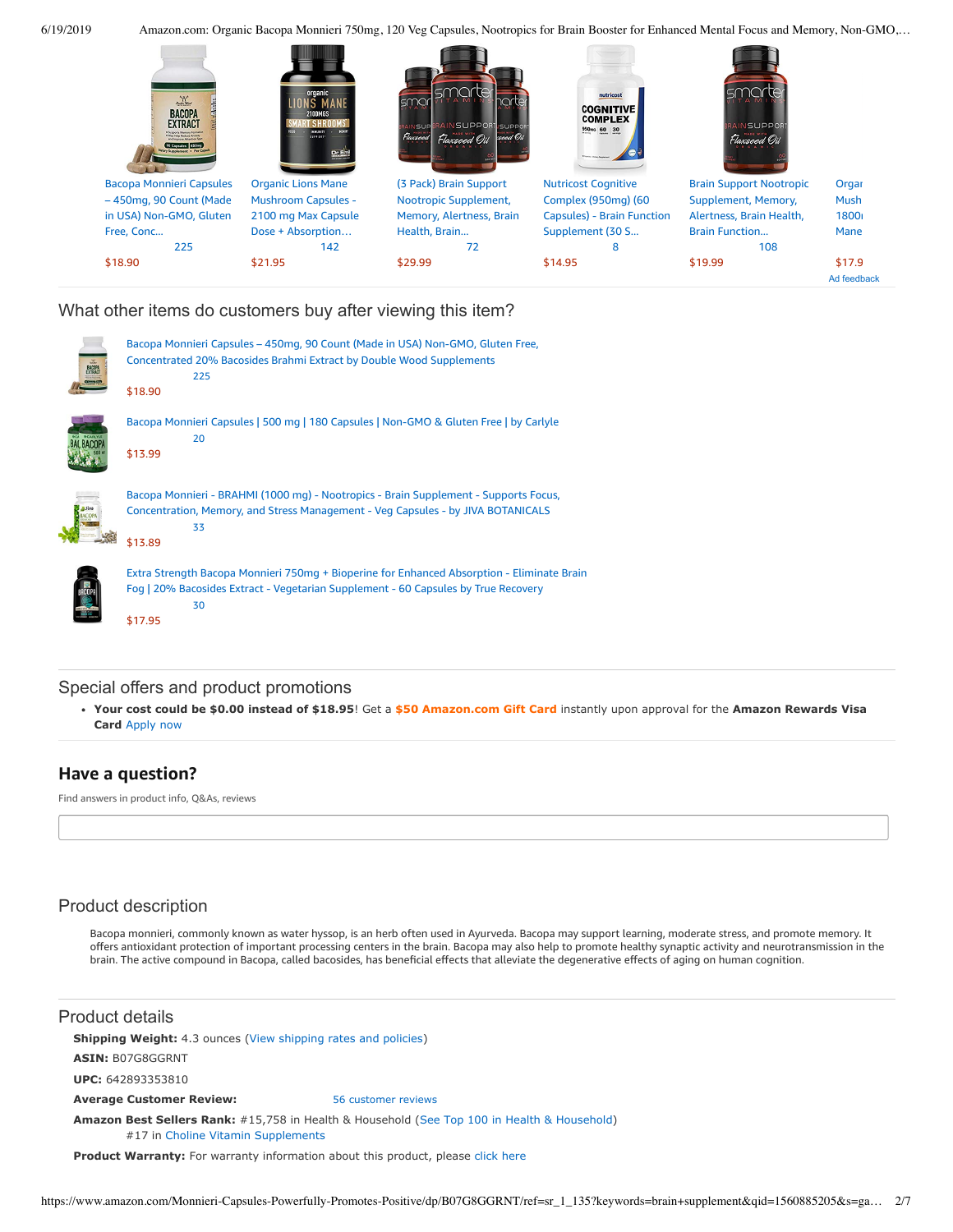Would you like to **tell us about a lower price**?

Related Video Shorts (0) [Upload](https://www.amazon.com/creatorhub/video/upload?productASIN=B07G8GGRNT&referringURL=ZHAvQjA3RzhHR1JOVA%3D%3D&ref=RVSW) your video



# **Be the first video**

Your name here

### Important information

#### **Legal Disclaimer**

Statements regarding dietary supplements have not been evaluated by the FDA and are not intended to diagnose, treat, cure, or prevent any disease or health condition.

#### **Ingredients**

bacopa

### Compare with similar items



# Sponsored products related to this item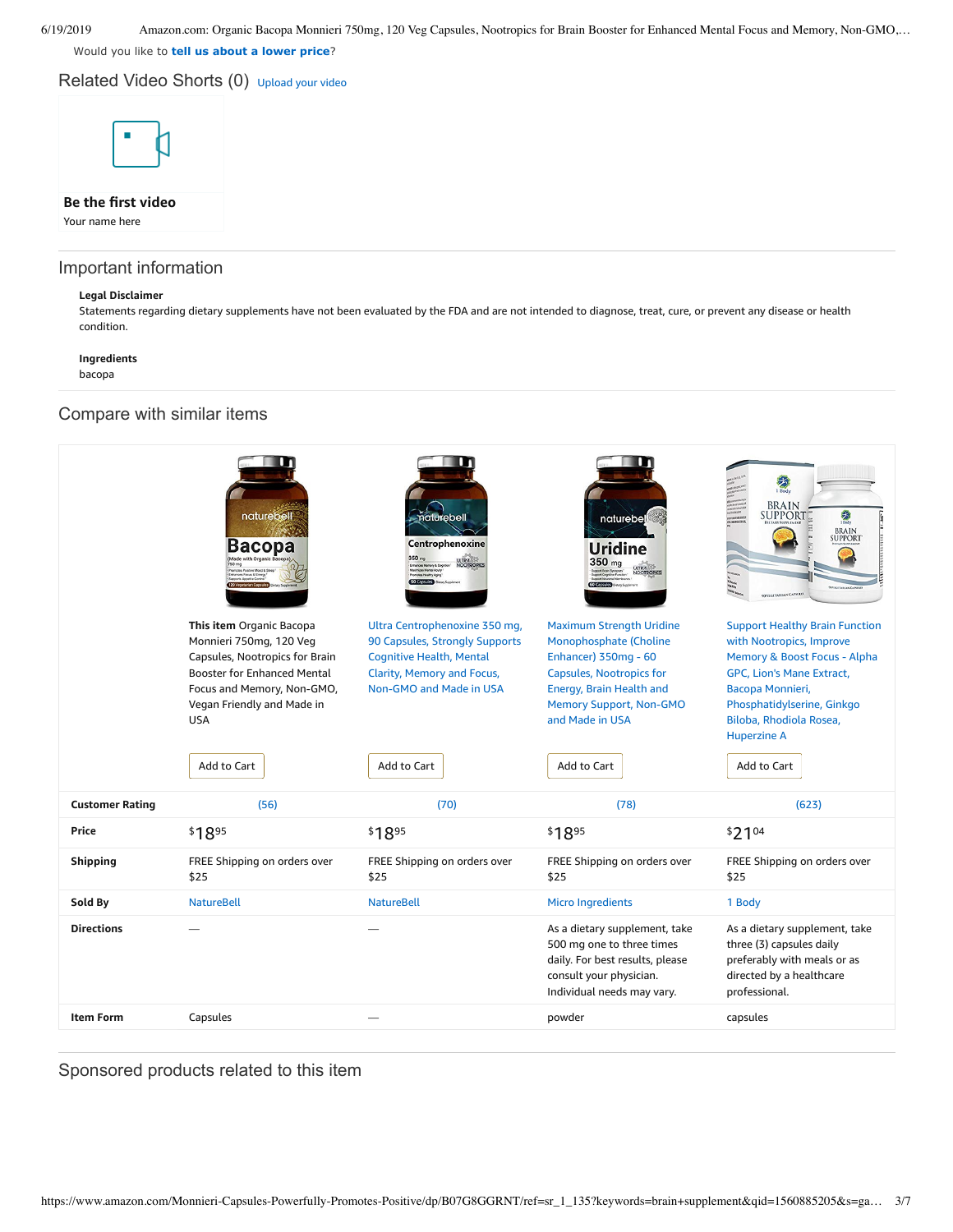



### <span id="page-3-1"></span>Customer Questions & Answers

[See questions and answers](https://www.amazon.com/ask/questions/asin/B07G8GGRNT/ref=cm_cd_dp_lla_ql_ll)

# <span id="page-3-0"></span>**[56 customer](https://www.amazon.com/Monnieri-Capsules-Nootropics-Enhanced-Friendly/product-reviews/B07G8GGRNT/ref=cm_cr_dp_d_show_all_top?ie=UTF8&reviewerType=all_reviews) reviews**

**Review this product**

#### 4.7 out of 5 [stars](javascript:void(0))

| 5 star | 91% |
|--------|-----|
| 4 star | 2%  |
| 3 star | 2%  |
| 2 star | 2%  |
| 1 star | 3%  |
|        |     |

| side effects | bacopa            | memory    | taking | capsules | noticed |
|--------------|-------------------|-----------|--------|----------|---------|
| positive     | supplement        | cognitive | pills  | anxiety  | energy  |
| helped       | thinking<br>sleep |           |        |          |         |

#### **Showing 1-8 of 56 reviews**

**Read reviews that mention**

Top Reviews Top Reviews

https://www.amazon.com/Monnieri-Capsules-Powerfully-Promotes-Positive/dp/B07G8GGRNT/ref=sr\_1\_135?keywords=brain+supplement&qid=1560885205&s=ga… 4/7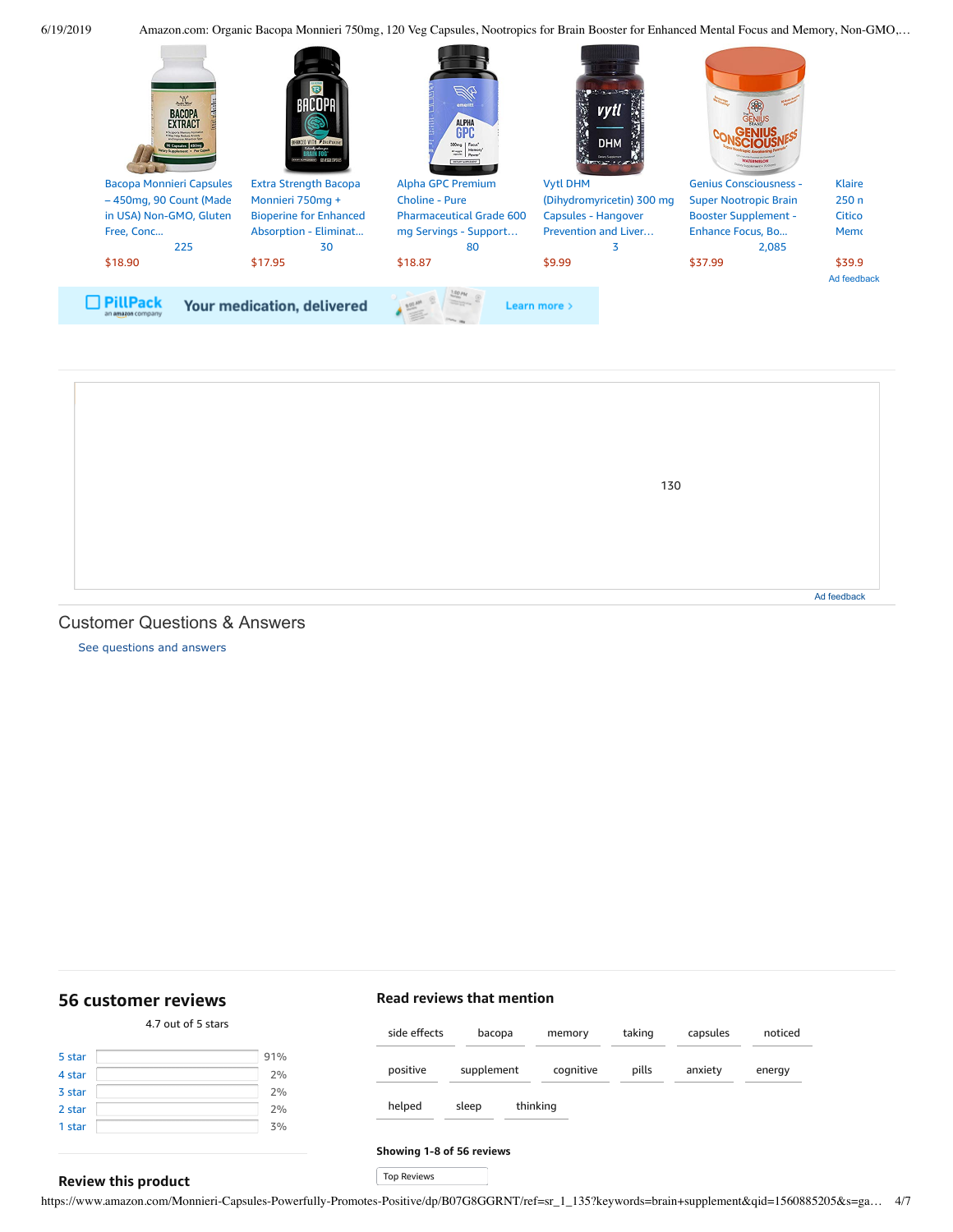| Share your thoughts with other customers | Lesley J. Melahn                                                                                                                                                                                                                                                                                                                                                                                                                                                                                                                       |
|------------------------------------------|----------------------------------------------------------------------------------------------------------------------------------------------------------------------------------------------------------------------------------------------------------------------------------------------------------------------------------------------------------------------------------------------------------------------------------------------------------------------------------------------------------------------------------------|
| Write a customer review                  | Sleep Aid May Help<br>December 19, 2018<br><b>Verified Purchase</b>                                                                                                                                                                                                                                                                                                                                                                                                                                                                    |
|                                          | I use the product to help me overcome my insomnia, I use an increased dosage over the recommended 1<br>capsule. The results seem very positive! I highly recommend, also contributes to mental clarity and well<br>being.                                                                                                                                                                                                                                                                                                              |
|                                          | 38 people found this helpful                                                                                                                                                                                                                                                                                                                                                                                                                                                                                                           |
|                                          | Helpful<br>Report abuse<br>Comment                                                                                                                                                                                                                                                                                                                                                                                                                                                                                                     |
|                                          | <b>BB</b>                                                                                                                                                                                                                                                                                                                                                                                                                                                                                                                              |
|                                          | my choice                                                                                                                                                                                                                                                                                                                                                                                                                                                                                                                              |
| 213                                      | January 15, 2019<br><b>Verified Purchase</b>                                                                                                                                                                                                                                                                                                                                                                                                                                                                                           |
| Shop now<br>Ad feedback                  | This was my first Bacopa supp. I recently purchased from another brand and noticed the positive effects<br>diminishing. Upon investigation, I discovered the new brand contained only 250mg 24% Bacopa saponins<br>whereas the brand here (naturebell) contains 375mg 50% Bacosides. Just something to consider. Those<br>more sensitive to sleepiness or other side effects may want to try the less potent brands. Personally, the<br>only side effect I get is sleepiness but, only once I start taking more than one per 12 hours. |
|                                          | 36 people found this helpful                                                                                                                                                                                                                                                                                                                                                                                                                                                                                                           |

J.

| Helpful                  | Comment             | Report abuse |  |  |  |
|--------------------------|---------------------|--------------|--|--|--|
| Barb myrie               |                     |              |  |  |  |
|                          | Can't say enough is |              |  |  |  |
| November 27, 2018        |                     |              |  |  |  |
| <b>Verified Purchase</b> |                     |              |  |  |  |

Definite improvement in cognitive function, memory retenition, processing complex info. Faster flow of thougjts. I can't say enough good things about it, after reading the benefits if it, I started my personal first trial. So far it seems to improve my thinking cleat mind and better memory.

35 people found this helpful

| Helpful                                            | Comment         | Report abuse |  |  |
|----------------------------------------------------|-----------------|--------------|--|--|
| Ada k                                              |                 |              |  |  |
|                                                    | Good supplement |              |  |  |
| November 19, 2018                                  |                 |              |  |  |
| <b>Verified Purchase</b>                           |                 |              |  |  |
| Bacopa is also known to be used as a sleep aide an |                 |              |  |  |

ad it definitely knocks me out cold so I figured that since it stays ture to one of the uses it's good for which is rest, that it will definitely help me with memory , anxiety and depression. This is a wonderful supplement and I would suggest it to anyone having acquired mild to moderate cognitive or memory difficulties.

34 people found this helpful

| Helpful                  | Comment | Report abuse |  |
|--------------------------|---------|--------------|--|
| Jack C.                  |         |              |  |
| <b>Excellent product</b> |         |              |  |
| October 25, 2018         |         |              |  |

**Verified Purchase**

This really is a great product. I've tried many things for anxiety and depression with either didn't work or have nasty side effects. Bacopa definitely works, it improves my mood in a very subtle and stable way with no real side effects. I will be re ordering this product for sure.

32 people found this helpful

| Helpful<br>Comment | Report abuse |
|--------------------|--------------|
|--------------------|--------------|

Mustafa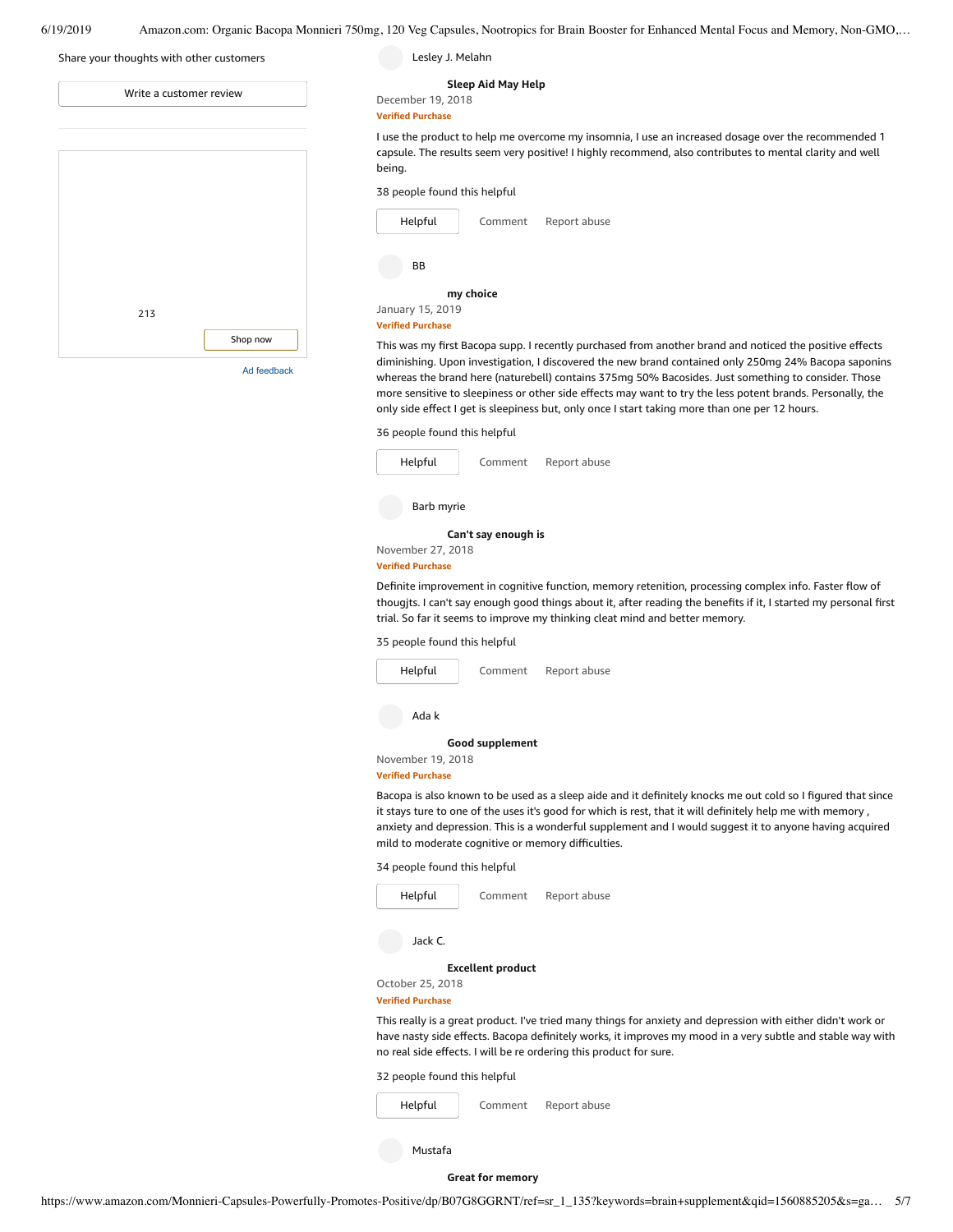November 28, 2018 **Verified Purchase**

At the age of 65, I forgot a few things and its really hard to recall. After taking bacopa for 1 month, it helped me immensely with my memory and thought process. This is very good way to keep sharp and bright, I will continue order it.

| 31 people found this helpful                 |                      |                                                                                                                                                                                                                  |
|----------------------------------------------|----------------------|------------------------------------------------------------------------------------------------------------------------------------------------------------------------------------------------------------------|
| Helpful                                      | Comment              | Report abuse                                                                                                                                                                                                     |
| J                                            |                      |                                                                                                                                                                                                                  |
|                                              | <b>Excellent</b>     |                                                                                                                                                                                                                  |
| November 1, 2018<br><b>Verified Purchase</b> |                      |                                                                                                                                                                                                                  |
|                                              |                      | I work out late at night so I'm not a fan of strong caffeine tablets, this on the other hand combined with<br>some ginkgo and green tea gives me the energy boost I need to train, but doesn't keep me at night. |
| 31 people found this helpful                 |                      |                                                                                                                                                                                                                  |
| Helpful                                      | Comment              | Report abuse                                                                                                                                                                                                     |
| Max reid                                     |                      |                                                                                                                                                                                                                  |
|                                              | Working great for me |                                                                                                                                                                                                                  |
| November 6, 2018<br><b>Verified Purchase</b> |                      |                                                                                                                                                                                                                  |
|                                              |                      | I found this bacopa by accident when surfing on internet and I can't believe how good it works for me. I<br>feel the difference especially in my speech and memory.                                              |
| 27 people found this helpful                 |                      |                                                                                                                                                                                                                  |
| Helpful                                      | Comment              | Report abuse                                                                                                                                                                                                     |
| See all 56 reviews                           |                      |                                                                                                                                                                                                                  |
| Write a customer review                      |                      |                                                                                                                                                                                                                  |

# Set up an Amazon Giveaway



Amazon Giveaway allows you to run promotional giveaways in order to create buzz, reward your audience, and attract new followers and customers. Learn more about Amazon [Giveaway](https://www.amazon.com/gp/giveaway/home?ref=aga_dp_lm)

**This item:** Organic Bacopa Monnieri 750mg, 120 Veg Capsules, Nootropics for Brain Booster for Enhanced Mental Focus and Memory, Non-GMO, Vegan Friendly and Made in USA

Set up a [giveaway](https://www.amazon.com/giveaway/host/setup/ref=aga_h_su_dp?_encoding=UTF8&asin=B07G8GGRNT)

Customers who bought this item also bought



Premium Huperzine A, 200mcg, 180 Tablets, Ultra Nootropics Supports Focus & Cognition, [Enhances…](https://www.amazon.com/NatureBell-Huperzine-180-Softgels/dp/B07BKSH9GW/ref=pd_sim_121_1/143-6729050-3493109?_encoding=UTF8&pd_rd_i=B07BKSH9GW&pd_rd_r=c2c332a6-92bc-11e9-90a4-bfdd2be50711&pd_rd_w=87D1B&pd_rd_wg=Vcxhh&pf_rd_p=90485860-83e9-4fd9-b838-b28a9b7fda30&pf_rd_r=6C0S9NV5QDS9FNC4E34R&psc=1&refRID=6C0S9NV5QDS9FNC4E34R) [33](https://www.amazon.com/product-reviews/B07BKSH9GW/ref=pd_sim_121_cr_1/143-6729050-3493109?ie=UTF8&pd_rd_i=B07BKSH9GW&pd_rd_r=c2c332a6-92bc-11e9-90a4-bfdd2be50711&pd_rd_w=87D1B&pd_rd_wg=Vcxhh&pf_rd_p=90485860-83e9-4fd9-b838-b28a9b7fda30&pf_rd_r=6C0S9NV5QDS9FNC4E34R&refRID=6C0S9NV5QDS9FNC4E34R)